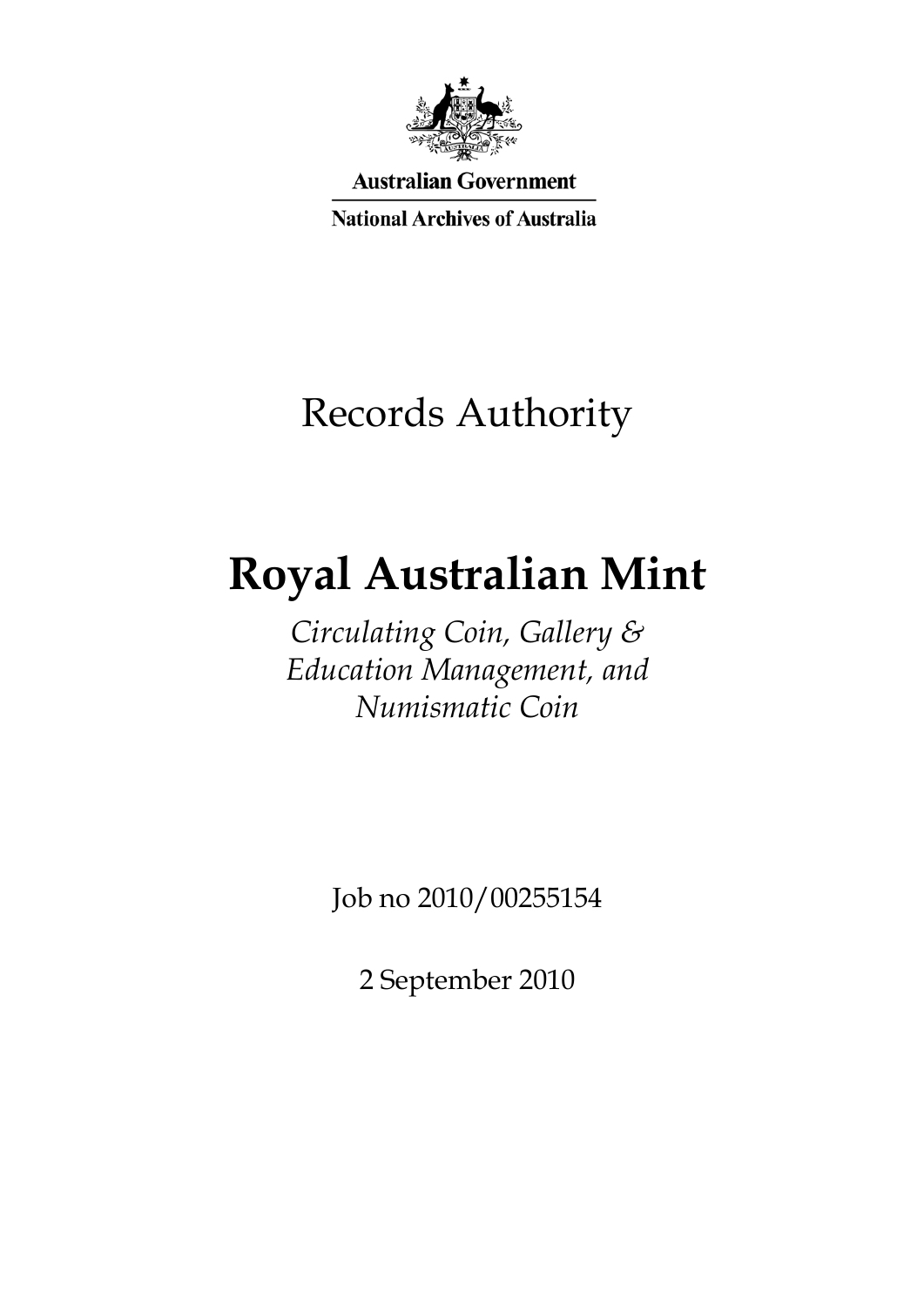| <b>CONTENTS</b>                           |    |
|-------------------------------------------|----|
| <b>INTRODUCTION</b>                       | 3  |
| <b>APPLICATION OF THIS AUTHORITY</b>      | 3  |
| <b>CONTACT INFORMATION</b>                | 4  |
| <b>AUTHORISATION</b>                      | 5  |
| <b>CORE BUSINESSES</b>                    | 6  |
| <b>CIRCULATING COIN</b>                   | 6  |
| <b>GALLERY &amp; EDUCATION MANAGEMENT</b> | 8  |
| <b>NUMISMATIC COIN</b>                    | 10 |

© Commonwealth of Australia 2010

This work is copyright. Apart from any use as permitted under the *Copyright Act 1968,* no part may be reproduced by any process without prior written permission from the National Archives of Australia. Requests and inquiries concerning reproduction and rights should be directed to the Publications Manager, National Archives of Australia, PO Box 7425, Canberra Mail Centre ACT 2610, Australia.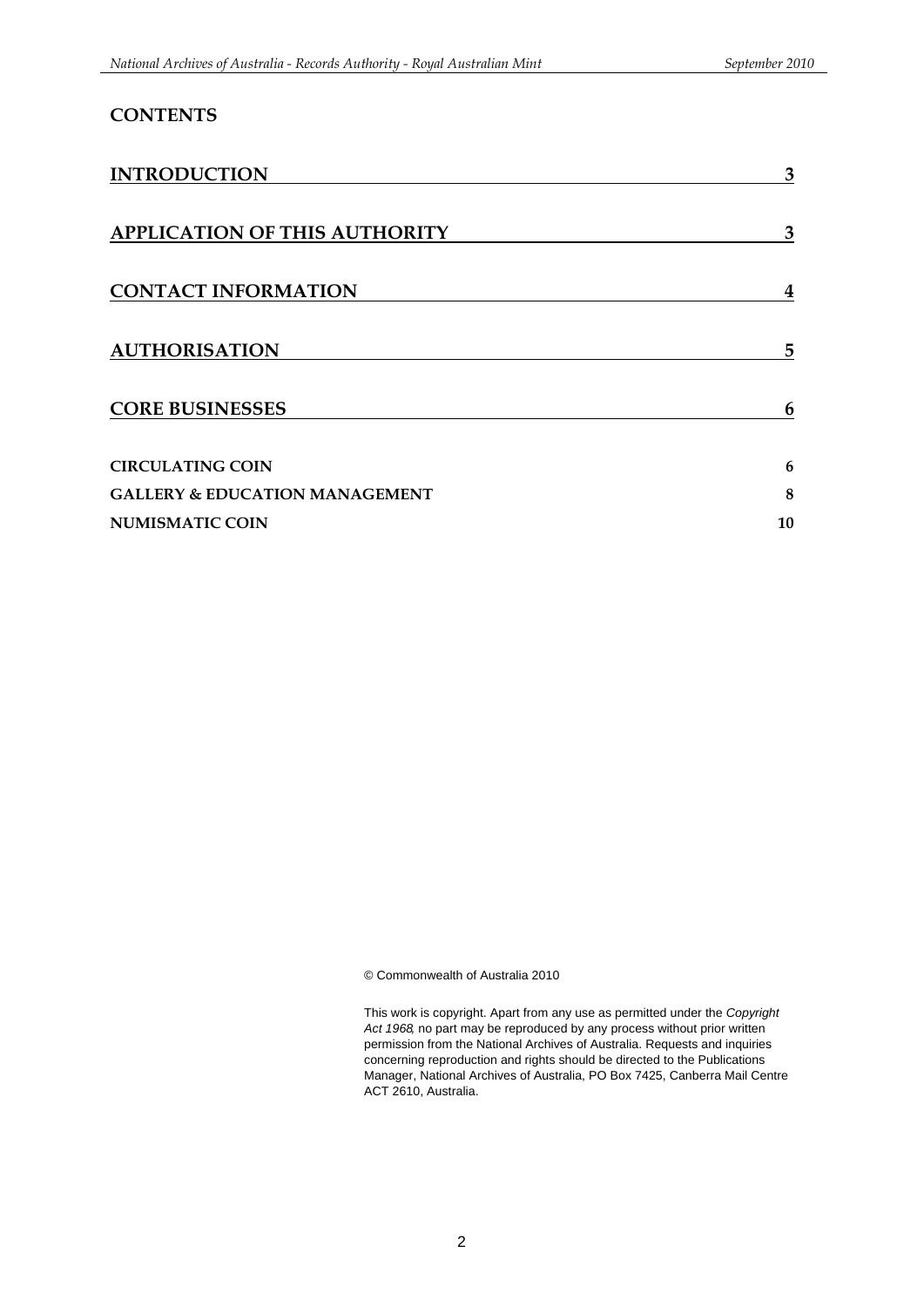### **INTRODUCTION**

The Royal Australian Mint and the National Archives of Australia have developed this Records Authority to set out the requirements for keeping or destroying records for the core business areas of Circulating Coin, Gallery & Education Management and Numismatic Coin. It represents a significant commitment on behalf of the Royal Australian Mint to understand, create and manage the records of its activities.

This Authority is based on the identification and analysis of the business of the Royal Australian Mint. It takes into account the agency's legal and organisational records management requirements, and the interests of stakeholders, the agency and the National Archives of Australia.

This Authority gives the Royal Australian Mint permission under the Archives Act 1983, for the destruction, retention or transfer to the National Archives of Australia of the records described. The Authority sets out those records that need to be retained as national archives and the minimum length of time that temporary records need to be kept. Retention periods for these temporary records are based on: an assessment of business needs; broader organisational accountability requirements; and community expectations, and are approved by the National Archives of Australia on the basis of information provided by the agency.

The Royal Australian Mint may use the following tools to dispose of their records:

- this Records Authority covering its agency specific records;
- general records authorities, such as the Administrative Functions Disposal Authority (AFDA) and AFDA Express, covering business processes and records common to Australian Government agencies; and
- normal administrative practice (NAP) which allows for the destruction of records where the records are duplicated, unimportant or for short-term use only.

As changes in circumstances may affect future records management requirements, the periodic review of this Authority is recommended. All amendments must be approved by the National Archives.

### **APPLICATION OF THIS AUTHORITY**

1. This records authority notes the existence of records relating to the production and circulation of coins prior to the establishment of the Royal Australian Mint in 1965. These records may be appropriately sentenced using this Authority. Records relating to the design and modification of the Royal Australian Mint building may be sentenced under AFDA - PROPERTY MANAGEMENT.

2. This Authority should be used in conjunction with general disposal authorities issued by the National Archives that cover other types of records that may be created by the Royal Australian Mint, such as encrypted records and source records that have been copied.

3. This Authority is to be used to sentence records. Sentencing involves the examination of records in order to identify the individual disposal class to which they belong. This process enables sentencers to determine how long records need to be kept. Advice on sentencing is available from the National Archives.

4. Where the method of recording information changes (for example from a manual system to an electronic system, or when information is migrated from one system to a new system) this Authority can still be used to sentence the records created, providing the records document the same core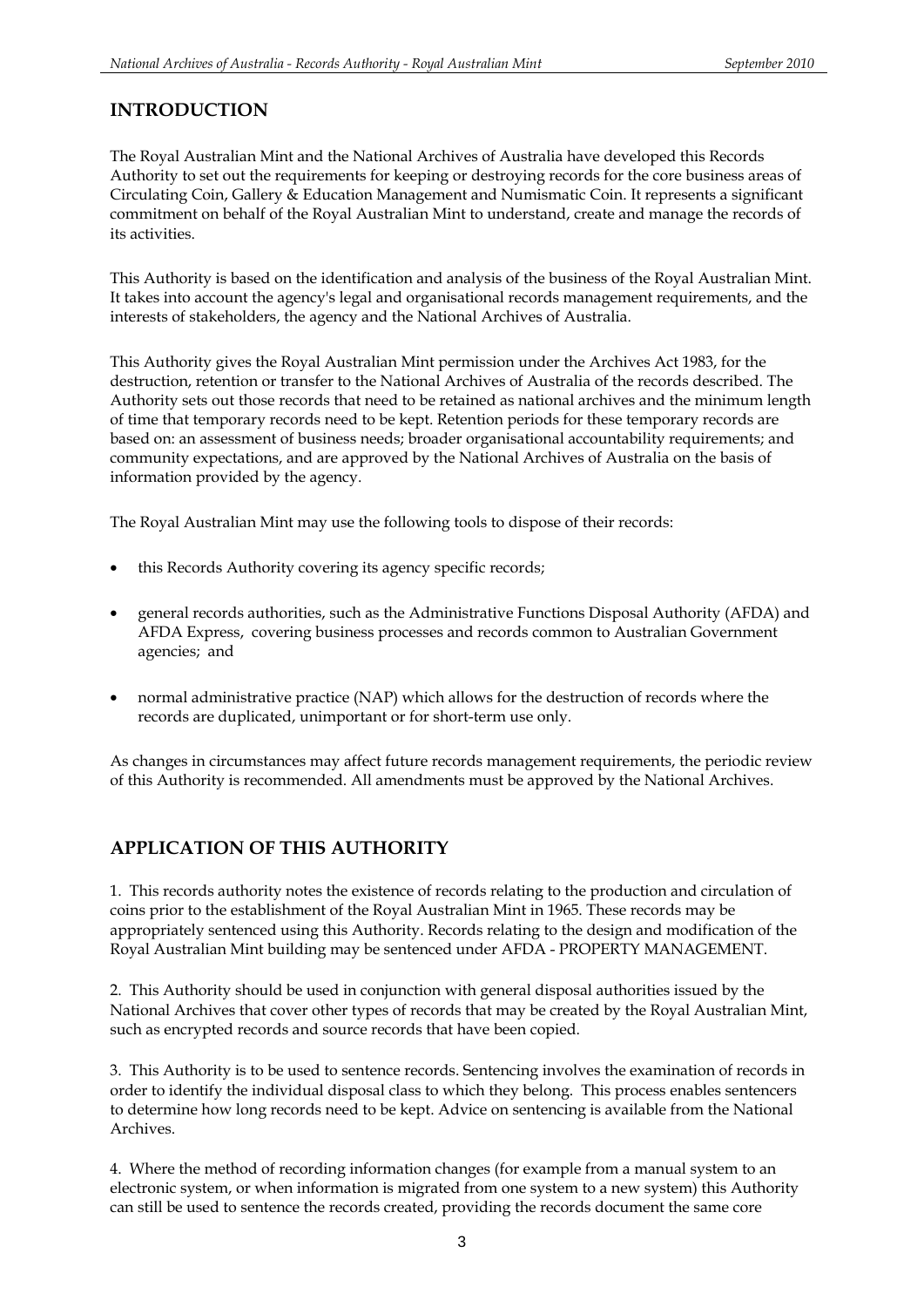business. The information must be accessible for the period of time prescribed in this Authority. The Royal Australian Mint will need to ensure that any software, hardware or documentation required to enable continuing access to the information is available for the periods prescribed.

5. In general, retention requirements indicate a minimum period for retention. The Royal Australian Mint may extend minimum retention periods if it considers that there is an administrative need to do so, without further reference to the National Archives. Where the Royal Australian Mint believes that its accountability will be substantially compromised because a retention period or periods are not adequate, it should contact the National Archives for review of the retention period.

 permission to destroy certain records without formal authorisation. This usually occurs where be kept or destroyed. Advice and guidance on destroying records as a normal administrative practice 6. The Normal Administrative Practice (NAP) provision of the Archives Act gives agencies records are duplicated, facilitative or for short-term use only. NAP does not replace arrangements agreed to in this Authority but can be used as a tool to assist in identifying records for destruction together with an agency's Record Authority or Authorities, and with AFDA and AFDA Express. The National Archives recommends that agencies develop and implement a Normal Administrative Practice policy to assist in planning and implementing activities to determine whether records should and on how to develop an agency NAP policy is available from the National Archives' website at **www.naa.gov.au** 

 place no records relating to the topic or event may be destroyed. Further information about disposal 7. From time to time the National Archives will place a freeze on some groups of records relating to a particular topic or event which has gained prominence or provokes controversy. While the freeze is in freezes and whether they affect the application of this Authority is available from the National Archives website at **www.naa.gov.au** 

 8. Records in the care of agencies should be appropriately stored, managed and preserved. Agencies need to meet this obligation to ensure that the records remain authentic and accessible over time. Under Section 31 of the *Archives Act 1983*, access arrangements are required for records that become available to the public currently after twenty years, including those records that remain in agency custody after this time.

9. Appropriate arrangements should be made with the National Archives when records are to be transferred into custody. The National Archives accepts for transfer only those records designated as national archives.

10. Advice on how to use this Authority is available from the Royal Australian Mint records manager. If there are problems with the application of the Authority that cannot be resolved, please contact the National Archives.

### **CONTACT INFORMATION**

For assistance with this authority or for advice on other recordkeeping matters, please contact National Archives' Agency Service Centre.

Queen Victoria Terrace Parkes ACT 2600 PO Box 7425 Canberra Mail Centre ACT 2610

 Fax: (02) 6212 3989 Email: **recordkeeping@naa.gov.au** Tel: (02) 6212 3610 Website: **www.naa.gov.au**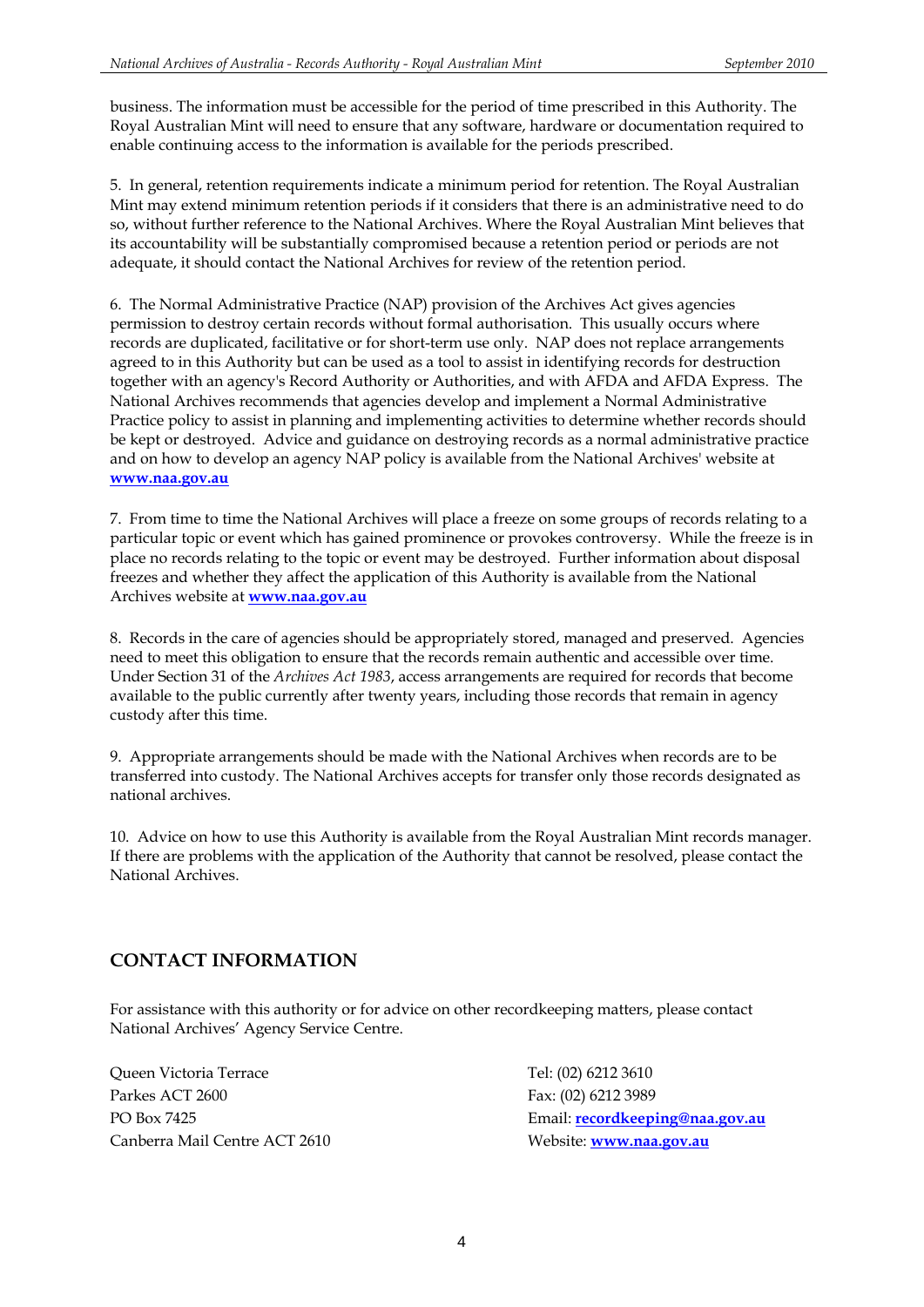### **AUTHORISATION**

#### **RECORDS AUTHORITY**

**Person to whom notice of** authorisation is given:

Mr Ross MacDiarmid **Chief Executive Officer** Royal Australian Mint **Denison Street DEAKIN ACT 2600** 

#### $Purpose:$

 $\sim$  Y;::Y;: $\sim$ AUTHORISES ARRANGEMENTS FOR THE DISPOSAL OF RECORDS IN ACCORDANCE WITH SECTION 24(2)(b) OF THE ARCHIVES ACT 1983

# <sup>~</sup>**Application:**  r

#### All core business records relating to:

- Circulating Coin
- Gallery & Education Management
- Numismatic Coin

This authorisation gives permission for the destruction, retention or transfer to the National Archives of Australia of the records described. The authority will apply only if these actions take place with the consent of the agency responsible for the core business documented in the records.

Authorising Officer

slings,

Ross Gibbs **Director-General**  National Archives of Australia

Date **of** issue:

 $2$ / $\circ$ q/10.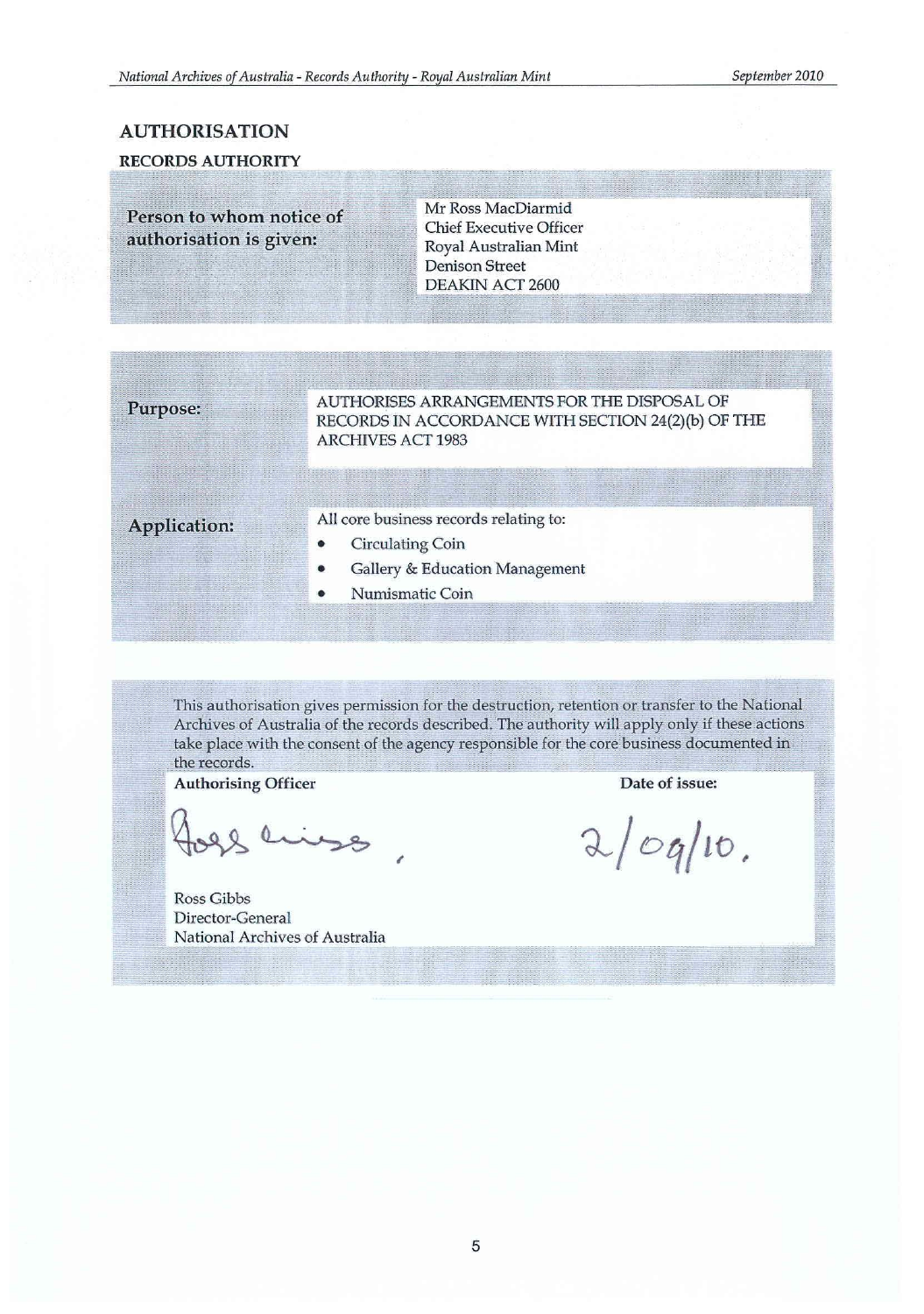## <span id="page-5-0"></span>**CIRCULATING COIN**

Circulating coin encompasses the designing, manufacturing and distribution of Australian circulating coins. The tasks associated with circulating coin operations include:

- developing policies and procedures to support circulating coin operations:
- contracting for, or purchasing goods and services that support circulating coin operations such as supply of blanks, base and precious metals, machinery and specialist services;
- security of coins and dies:
- liaison with the external clients such as the Reserve Bank of Australia:
- designing coins, including developing coin themes, commissioning coin designs from professional designers and artists and receiving and assessing coin design proposals from the public;
- engineering or technical research and development;
- obtaining ministerial approval for coin designs and currency determinations;
- planning coin demand and developing coin programs;
- planning, coordinating and allocating work;
- producing and engraving plaster moulds of coin designs;
- manufacturing dies, including reduction punches, master dies, working hobs and die polishing and plating;
- maintenance and setting up of plant and machinery used in coining, rimming and packing operations;
- calibration and testing of equipment;
- preparing blanks;
- minting coins;
- inspecting products to ensure compliance with quality standards;
- packaging circulating coins;
- distributing circulating coins to the Reserve Bank of Australia;
- reporting on coinage die usage;
- maintaining records of handling and use of materials used in circulating coin operations;
- managing waste products such as water, oil and other chemicals used in minting operations; and
- all other administrative tasks that support the Circulating Coin core business.

#### *FOR classes relating to Numismatic Coin use NUMISMATIC COIN*

*FOR classes relating to Gallery & Education Management use GALLERY & EDUCATION MANAGEMENT*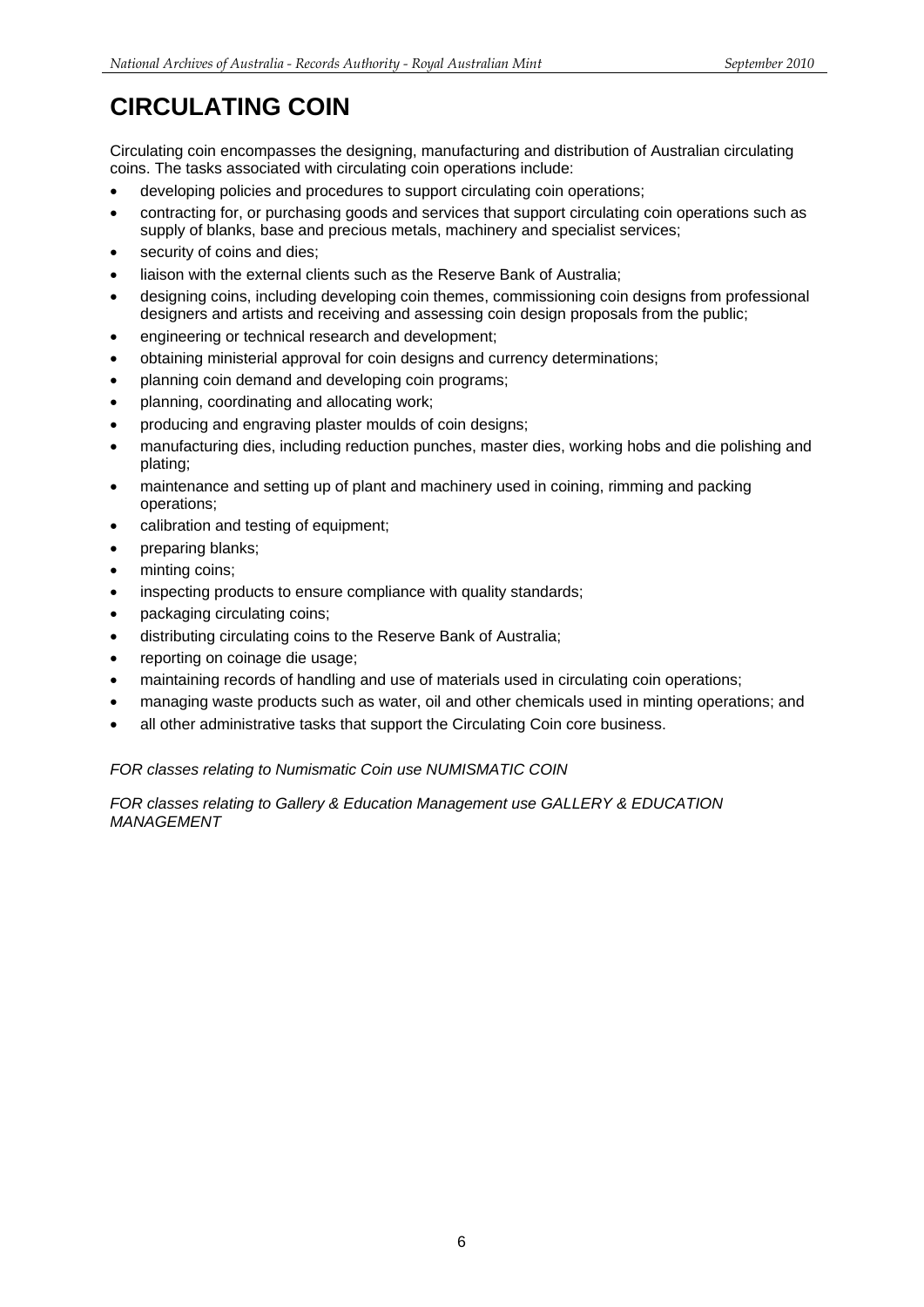## **CIRCULATING COIN**

#### **Class No Description of records**

21652 \*21652\* 2 examples of standard Australian circulating coins caused by the Treasurer to be made and issued since 1910.

Records documenting:

- major security breaches such as fraud or theft that result in the loss of coins or coining dies including any resulting reviews of security measures;
- high-level audits and stocktaking activities;
- the development and approval of all legal tender coins;
- copyright and intellectual property rights to final approved designs for circulating coin;
- Currency Determinations which are disallowable instruments under relevant legislation presented to Parliament and signed by the Treasurer or his delegate agreeing to the properties of coins to be produced. All coins produced are first noted in a Currency Determination;
- coin programs (includes correspondence with government, Treasury and the RBA) For example, coinage proposals;
- the development and establishment of master sets of policies, procedures, management plans and reports supporting the circulating coin operations core business of the Mint. Includes strategic development plans, reports and demand forecasts; and
- Records documenting research and development pertaining to circulating coin operations including matters on machinery, tooling, engineering, die usage, manufacturing and master dies, working hobs, and blank preparation.
- 21653 \*21653\* Records documenting artists' plasters and master tooling (reduction punches & master dies) produced for legal tender coins.
- 21654 \*21654\* Records documenting the development and establishment of routine policies, procedures, management plans and reports supporting circulating coin operations core business of the Mint, includes business plans.
- 21655 \*21655\* Records documenting all other routine tasks supporting the circulating coin operations core business.
- Includes:
	- demand forecasts;
	- minor security breaches;
	- coin programs;
	- currency determinations:
	- packaging of circulating coins:
	- machine maintenance and calibration and testing of equipment;
	- materials usage;
	- quality assurance; and
	- waste management.

7

#### **Disposal action**

Retain as national archives

Destroy 100 years after last action

Destroy 7 years after last action

Destroy 7 years after last action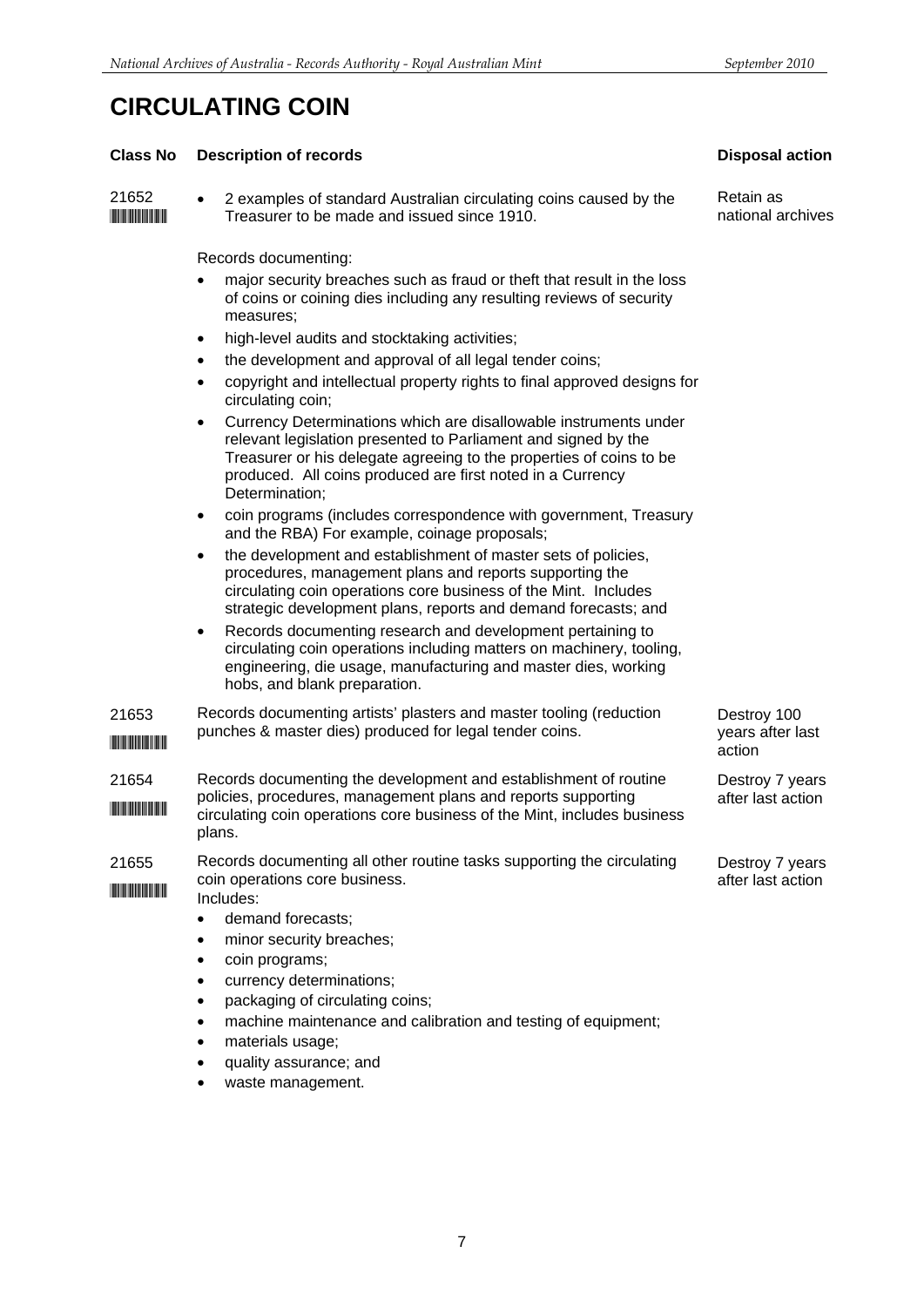## <span id="page-7-0"></span>**GALLERY & EDUCATION MANAGEMENT**

Gallery management is maintaining the National Coin Collection and other coin related items related to the development of coins used in Australia, making it available to the public and promoting public understanding about the cultural and historical significance of coins. It also encompasses providing a service to the public for authenticating Australian decimal coins that the Mint has produced. Education management relates to the provision of educational services to local and overseas visitors, including programs for school groups. The provision of Museum, Gallery and Education Services is designated as a Community Services Obligation (CSO).

The tasks associated with gallery management include:

- purchasing items for the museum (National Coin Collection) collection;
- disposing of material from the museum;
- valuing the museum collection;
- auditing the museum collection;
- maintaining security of the museum;
- loaning museum material:
- managing the Museum Gift Fund;
- maintaining the museum gallery; and
- investigating suspect coins and providing an authentication service for the public and the Australian Federal Police.

The tasks associated with education management include:

- quiding services:
- delivering an education program to the public through the visitors' gallery;
- administering a schools program promoting understanding about the cultural and historical significance of coins aligning this with relevant school curricula;
- ensuring web based information is appropriate and up to date;
- hosting special exhibits; and
- all other administrative tasks supporting the Gallery & Education Management core business.

#### *FOR classes relating to Circulating Coin use CIRCULATING COIN.*

*FOR classes relating to Numismatic Coin use NUMISMATIC COIN.* 

| 21656 | Records documenting:<br>the acquisition or disposal of items for the National Coin Collection by<br>purchase, donation, loan or transfer including management of the<br>Museum Gift Fund;                                  | Retain as national<br>archives            |
|-------|----------------------------------------------------------------------------------------------------------------------------------------------------------------------------------------------------------------------------|-------------------------------------------|
|       | the development and establishment of master sets of policies,<br>$\bullet$<br>procedures, management plans and reports supporting the gallery<br>and education management function of the Mint;                            |                                           |
|       | major security breaches such as fraud or theft that result in the loss of<br>$\bullet$<br>coins or coin-related items from the museum, gallery or coin<br>collection. Includes any resulting reviews of security measures; |                                           |
|       | high-level audits and stocktaking activities; and<br>$\bullet$                                                                                                                                                             |                                           |
|       | the final version of the design and layout of all exhibitions.<br>٠                                                                                                                                                        |                                           |
| 21658 | Records documenting:<br>the valuation process of the National Coin Collection; and<br>٠<br>machinery and tooling pertaining to circulating and numismatic coin                                                             | Destroy 100<br>years after last<br>action |

**Class No Description of records Class Action Class No Disposal action** 

operations that are kept in the National Coin Collection.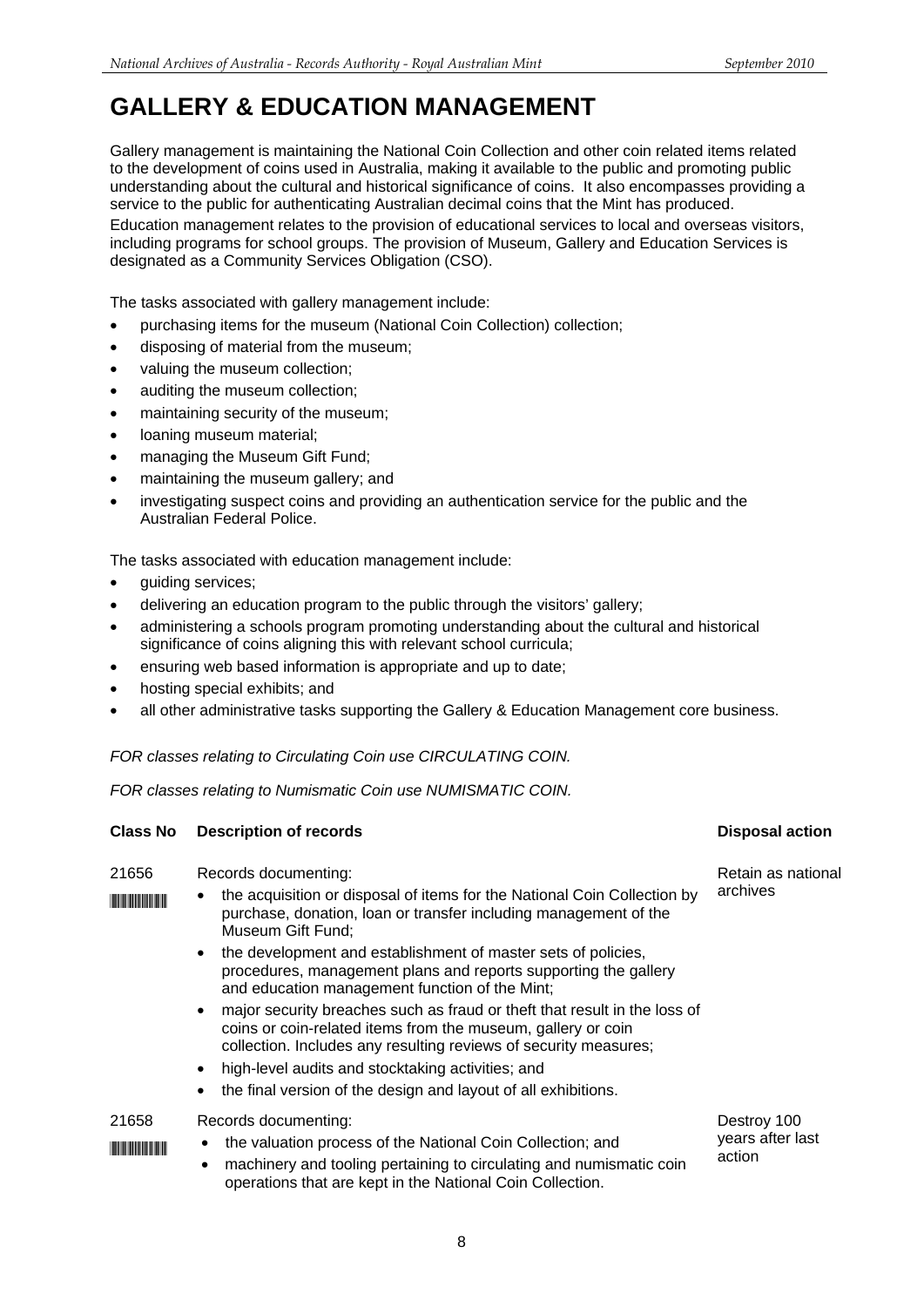## **GALLERY & EDUCATION MANAGEMENT**

#### **Class No Description of records Class Action Activity Class No Disposal action Activity Class No Disposal action**

#### 21659 Records documenting: Destroy 7 years

- 
- **EFTERN 49 THE STARK ACT ACTS ACTS ACTS** all other routine tasks supporting the gallery management core <sup>after</sup> last action<br>business. Includes audits, investigations and authentications of coins, exhibitions and gallery maintenance, public access, security services and security breaches;
	- the development and establishment of routine and administrative policies, procedures, management plans and reports supporting the numismatic services of the Mint. Including business plans; and
	- education management. Includes audits; guiding services; schools programs; web based information; exhibitions and gallery maintenance; public access; and security services.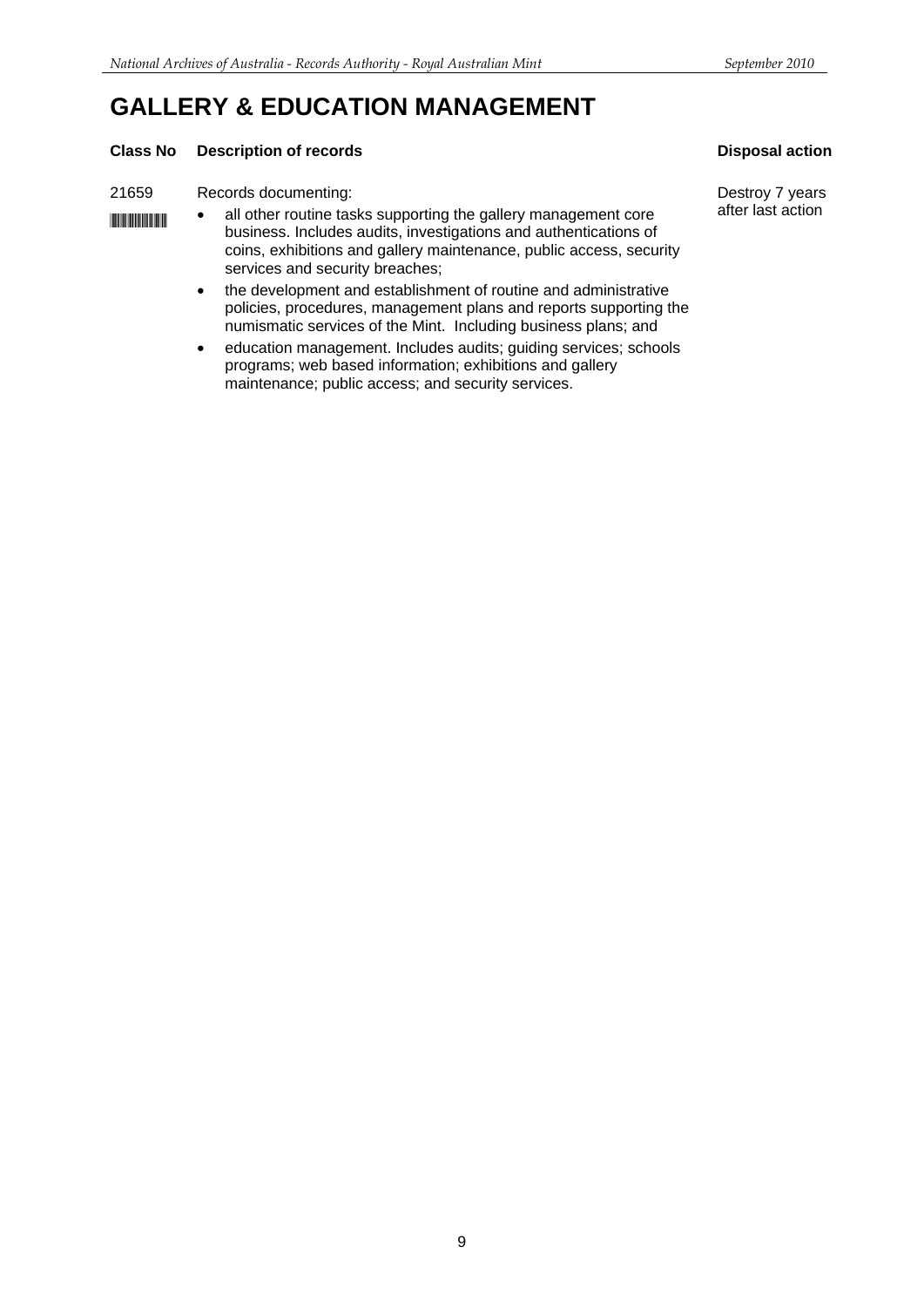## <span id="page-9-0"></span>**NUMISMATIC COIN**

Numismatic coin encompasses the designing, manufacturing and distribution of coins and coin-like products such as circulating coins for other countries, collector coins (numismatic coins) and minted non-coin products such as medals, medallions and tokens. The numismatic coin function is the provision of numismatic products and services on a commercial basis, such as retail, wholesale and on-line sales of the Mint's products and services. It includes acquiring, producing, and marketing the Mint's products and services. The tasks associated with the Mint's commercial services include:

- developing and establishing policies and procedures supporting the Mint's numismatic coin operations;
- managing product programs including developing themes for products and project managing the development of new products;
- contracting for, or purchasing goods and services that support Numismatic coin operations such as supply of blanks, base and precious metals, machinery and specialist services;
- tendering for contracts to produce circulating coins for other countries;
- security of numismatic coins, coin-like products and dies;
- liaise with the external clients such as the foreign governments, coin dealers and corporate customers;
- designing numismatic coins, including developing coin themes, commissioning coin designs from professional designers and artists and receiving and assessing coin design proposals from the public;
- engineering or technical research and development;
- obtaining ministerial approval for numismatic coin designs and currency determinations;
- planning numismatic coin demand and developing numismatic coin programs;
- planning, coordinating and allocating work;
- producing and engraving plaster moulds of numismatic coin designs;
- manufacturing dies, including reduction punches, master dies, working hobs, die polishing, plating and all surface finishing;
- maintenance and setting up of plant and machinery used in coining, rimming and packing operations;
- calibration and testing of equipment;
- preparing blanks;
- striking numismatic coins and coin-like products;
- all post striking treatments such as, but not exclusive to, plating, pad printing, lacquering, welding and piercing of numismatic coins and coin-like products;
- inspecting products to ensure compliance with quality standards;
- packaging numismatic coins and proof and uncirculated coins & other products;
- reporting on coinage die usage;
- maintaining records of handling and use of materials used in numismatic coin operations;
- managing waste products such as water, oil and other chemicals used in minting operations;
- producing artwork for packaging and promotional purposes and arranging printing and production of packaging and promotional material;
- growing the Mint's customer base;
- market research;
- liaising with the media, customers, numismatic associations and the public;
- providing customer services and managing customer relations; and
- all other routine tasks supporting the core business.

#### *FOR classes relating to Circulating Coin use CIRCULATING COIN.*

*FOR classes relating to Gallery & Education Management use GALLERY & EDUCATION MANAGEMENT.*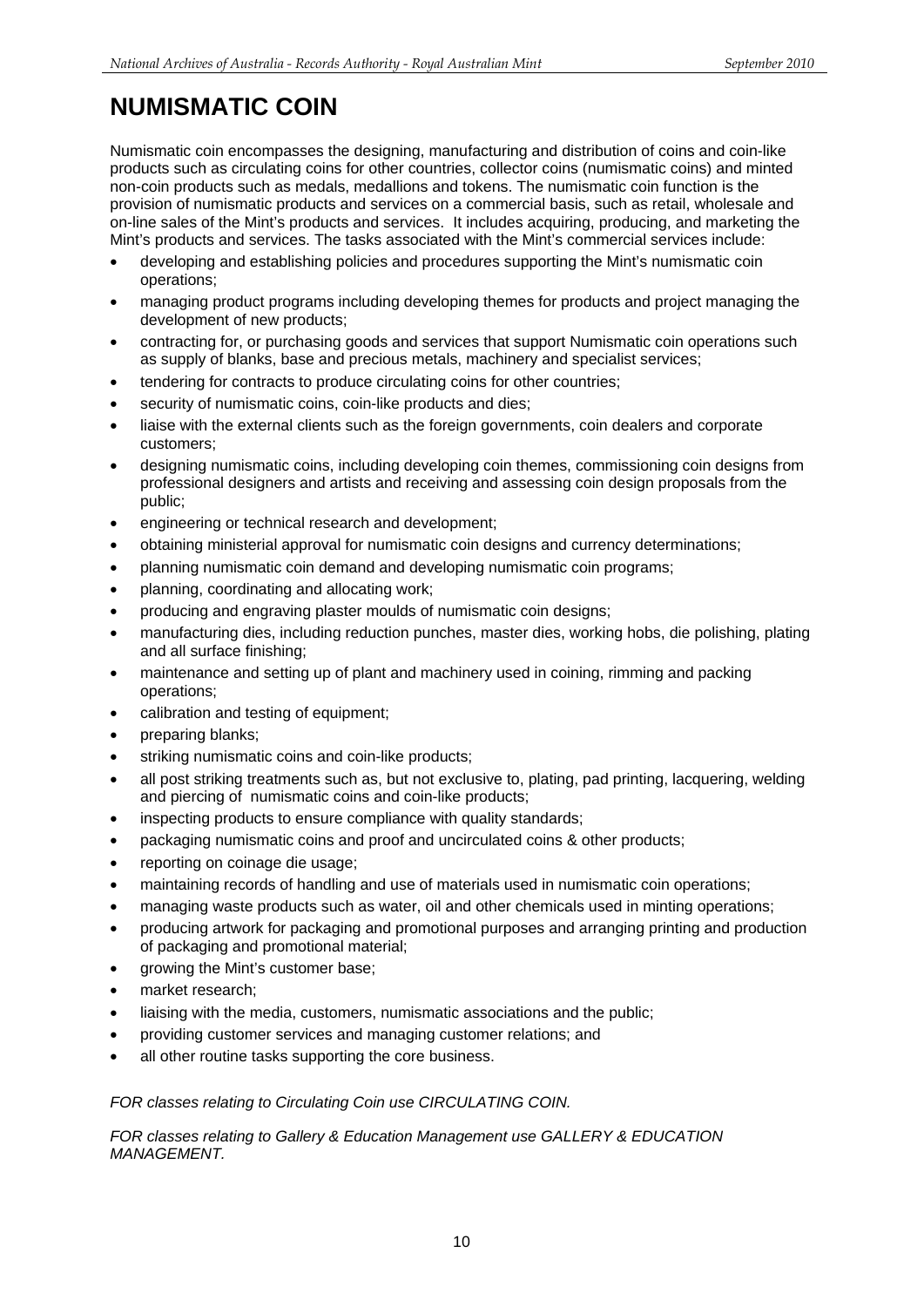## **NUMISMATIC COIN**

#### **Class No Description of records**

| 21660 | Records documenting: |
|-------|----------------------|

- **IN THEFT 10** The major security breaches such as fraud or theft that result in the loss of coins, coin-like products or coining dies including any resulting reviews of security measures;
	- high-level audits and stocktaking activities;
	- the development and approval of coin-like products, medals and medallions and other products minted for Commonwealth, State, Territory or Local Governments and overseas governments. Includes the development and approval of products and themes for medals and medallions for major events such as the Olympic Games and Commonwealth Games;
	- coin themes and designs, for coin-like products, medals, medallions and all other minted products that do not go into production;
	- copyright and intellectual property rights to final approved designs for coin-like products, medals, medallions and all other minted products;
	- Currency Determinations which are disallowable instruments under relevant legislation presented to Parliament and signed by the Treasurer or his delegate agreeing to the properties of coins to be produced. All coins produced are first noted in a Currency Determination;
	- coin programs, including correspondence with foreign governments, the development and approval of programs for medals and medallions to display significant people or for major events such as the coin programs developed for the Sydney 2000 Olympics and 2006 Commonwealth Games in Melbourne;
	- records documenting research and development pertaining to numismatic coin operations including matters on machinery, tooling, engineering, die usage, manufacturing and master dies, working hobs, and blank preparation; and
	- the development and establishment of master sets of policies, procedures, management plans and reports supporting the numismatic services function of the Mint. Includes strategic development plans and reports.

artists' plasters (only for products considered to have significant historical value) and all master tooling (reduction punches & master historical value) and all master tooling (reduction punches & master \*21661\* dies) produced for coin-like products, medals, medallions and other products minted for Commonwealth, State, Territory or Local Governments and overseas governments. Includes the artists plasters and reduction punches for medals and medallions for major events such as the Olympic Games and Commonwealth Games;

- coin-like products, medals and medallions kept as one standard example of each;
- numismatic packaging kept as one standard example of each; and
- records documenting machinery and tooling pertaining to numismatic coin operations that are kept in the National Coin Collection.

21662 Records documenting the development and approval of corporate  $\blacksquare$   $\blacksquare$   $\blacksquare$   $\blacksquare$   $\blacksquare$   $\blacksquare$   $\blacksquare$   $\blacksquare$   $\blacksquare$   $\blacksquare$   $\blacksquare$   $\blacksquare$   $\blacksquare$   $\blacksquare$   $\blacksquare$   $\blacksquare$   $\blacksquare$   $\blacksquare$   $\blacksquare$   $\blacksquare$   $\blacksquare$   $\blacksquare$   $\blacksquare$   $\blacksquare$   $\blacksquare$   $\blacksquare$   $\blacksquare$   $\blacksquare$   $\blacksquare$   $\blacksquare$   $\blacksquare$   $\blacks$ 

### 21663 Records documenting the development and establishment of routine policies, procedures, management plans and reports supporting the \*\*\* pumismatic services core business of the Mint. Includes business plans.

**Disposal action**  Retain as

national archives

Destroy 100 years after last action

Destroy 10 years after last action

Destroy 7 years after last action